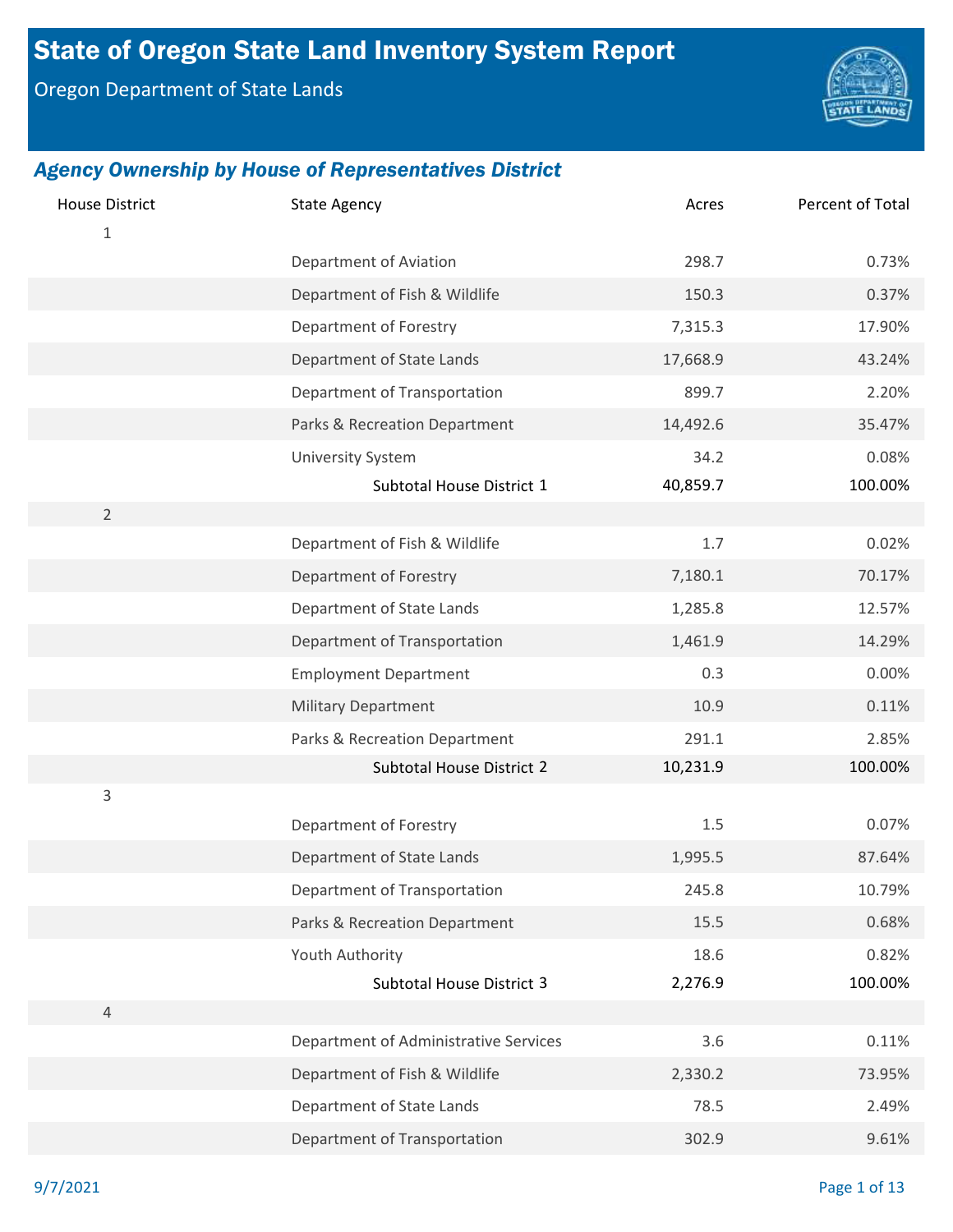| <b>House District</b> | <b>State Agency</b>           | Acres   | Percent of Total |
|-----------------------|-------------------------------|---------|------------------|
|                       | Parks & Recreation Department | 435.6   | 13.83%           |
|                       | Subtotal House District 4     | 3,150.8 | 100.00%          |
| 5                     |                               |         |                  |
|                       | Department of Aviation        | 11.6    | 0.77%            |
|                       | Department of Fish & Wildlife | 7.0     | 0.46%            |
|                       | Department of State Lands     | 1,018.7 | 67.18%           |
|                       | Department of Transportation  | 272.6   | 17.98%           |
|                       | <b>Military Department</b>    | 6.1     | 0.40%            |
|                       | Parks & Recreation Department | 38.6    | 2.55%            |
|                       | <b>University System</b>      | 161.8   | 10.67%           |
|                       | Subtotal House District 5     | 1,516.5 | 100.00%          |
| 6                     |                               |         |                  |
|                       | Department of Forestry        | 6.2     | 9.76%            |
|                       | Department of Transportation  | 55.7    | 88.11%           |
|                       | <b>Employment Department</b>  | 0.5     | 0.78%            |
|                       | <b>University System</b>      | 0.9     | 1.35%            |
|                       | Subtotal House District 6     | 63.2    | 100.00%          |
| 7                     |                               |         |                  |
|                       | Department of Aviation        | 119.9   | 3.84%            |
|                       | Department of Fish & Wildlife | 63.7    | 2.04%            |
|                       | Department of Forestry        | 2.2     | 0.07%            |
|                       | Department of Human Services  | $0.1\,$ | 0.00%            |
|                       | Department of State Lands     | 950.7   | 30.47%           |
|                       | Department of Transportation  | 631.7   | 20.25%           |
|                       | <b>Military Department</b>    | 0.4     | 0.01%            |
|                       | Parks & Recreation Department | 1,351.1 | 43.31%           |
|                       | Subtotal House District 7     | 3,119.8 | 100.00%          |
| $\,8\,$               |                               |         |                  |
|                       | Department of Fish & Wildlife | 104.4   | 1.23%            |
|                       | Department of Forestry        | 8,183.7 | 96.76%           |
|                       | Department of State Lands     | 2.9     | 0.03%            |
|                       | Department of Transportation  | 156.3   | 1.85%            |
|                       | <b>University System</b>      | 10.6    | 0.13%            |
|                       | Subtotal House District 8     | 8,458.0 | 100.00%          |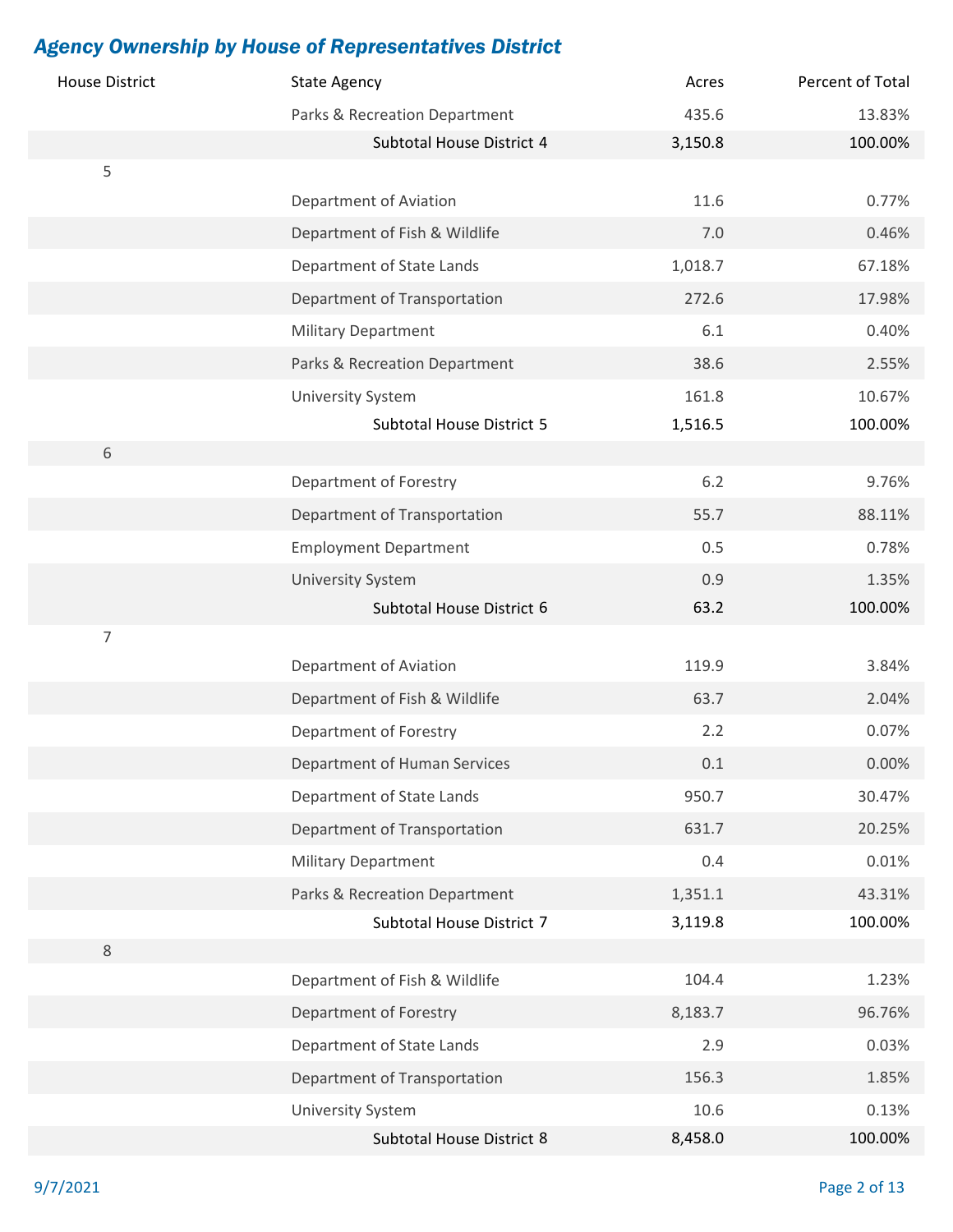| <b>House District</b><br>$\mathsf 9$ | <b>State Agency</b>               | Acres     | Percent of Total |
|--------------------------------------|-----------------------------------|-----------|------------------|
|                                      | <b>Department of Corrections</b>  | 52.6      | 0.05%            |
|                                      | Department of Fish & Wildlife     | 990.4     | 0.95%            |
|                                      | Department of Forestry            | 19,825.2  | 18.96%           |
|                                      | Department of State Lands         | 79,294.6  | 75.83%           |
|                                      | Department of Transportation      | 274.9     | 0.26%            |
|                                      | <b>Military Department</b>        | 5.4       | 0.01%            |
|                                      | Parks & Recreation Department     | 4,119.1   | 3.94%            |
|                                      | <b>University System</b>          | 5.8       | 0.01%            |
|                                      | Subtotal House District 9         | 104,567.9 | 100.00%          |
| 10                                   |                                   |           |                  |
|                                      | Department of Aviation            | 141.6     | 0.23%            |
|                                      | Department of Fish & Wildlife     | 313.0     | 0.52%            |
|                                      | Department of Forestry            | 45,573.4  | 74.99%           |
|                                      | Department of State Lands         | 6,482.0   | 10.67%           |
|                                      | Department of Transportation      | 360.8     | 0.59%            |
|                                      | <b>Military Department</b>        | 5.1       | 0.01%            |
|                                      | Parks & Recreation Department     | 7,598.7   | 12.50%           |
|                                      | <b>University System</b>          | 261.7     | 0.43%            |
|                                      | Youth Authority                   | 33.8      | 0.06%            |
|                                      | Subtotal House District 10        | 60,770.2  | 100.00%          |
| 11                                   |                                   |           |                  |
|                                      | Department of Fish & Wildlife     | 137.4     | 6.58%            |
|                                      | Department of State Lands         | 63.3      | 3.03%            |
|                                      | Department of Transportation      | 465.7     | 22.32%           |
|                                      | Parks & Recreation Department     | 854.3     | 40.94%           |
|                                      | <b>University System</b>          | 209.8     | 10.05%           |
|                                      | <b>Water Resources Department</b> | 356.1     | 17.07%           |
|                                      | Subtotal House District 11        | 2,086.5   | 100.00%          |
| 12                                   |                                   |           |                  |
|                                      | Department of Transportation      | 25.7      | 53.39%           |
|                                      | <b>Military Department</b>        | 22.4      | 46.61%           |
|                                      | Subtotal House District 12        | 48.1      | 100.00%          |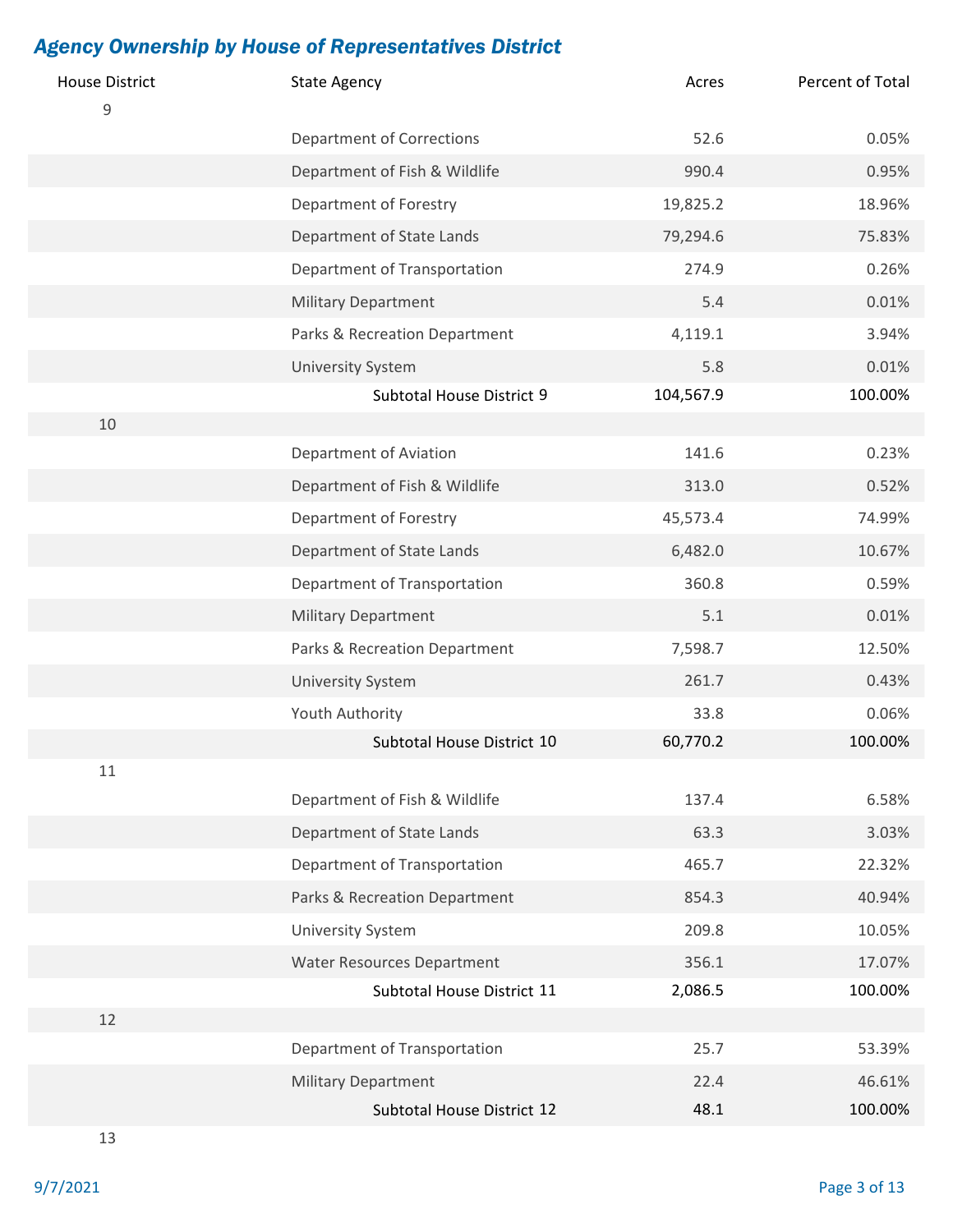| <b>House District</b> | <b>State Agency</b>                   | Acres    | Percent of Total |
|-----------------------|---------------------------------------|----------|------------------|
|                       | Department of Administrative Services | 0.6      | 0.29%            |
|                       | Department of State Lands             | 1.5      | 0.65%            |
|                       | Department of Transportation          | 39.1     | 17.41%           |
|                       | <b>Employment Department</b>          | $1.5\,$  | 0.65%            |
|                       | Parks & Recreation Department         | 28.1     | 12.51%           |
|                       | <b>University System</b>              | 153.6    | 68.49%           |
|                       | Subtotal House District 13            | 224.3    | 100.00%          |
| 14                    |                                       |          |                  |
|                       | <b>Department of Corrections</b>      | 261.7    | 41.80%           |
|                       | Department of Fish & Wildlife         | 5.3      | 0.84%            |
|                       | Department of State Lands             | $1.0\,$  | 0.15%            |
|                       | Department of Transportation          | 102.4    | 16.36%           |
|                       | Parks & Recreation Department         | 255.7    | 40.85%           |
|                       | Subtotal House District 14            | 626.1    | 100.00%          |
| 15                    |                                       |          |                  |
|                       | Department of State Lands             | 50.0     | 2.23%            |
|                       | Department of Transportation          | 364.2    | 16.22%           |
|                       | <b>Employment Department</b>          | 0.8      | 0.04%            |
|                       | Parks & Recreation Department         | 1,193.9  | 53.16%           |
|                       | <b>University System</b>              | 612.8    | 27.29%           |
|                       | Youth Authority                       | 24.3     | 1.08%            |
|                       | Subtotal House District 15            | 2,245.9  | 100.00%          |
| 16                    |                                       |          |                  |
|                       | Department of Transportation          | 37.5     | 0.68%            |
|                       | <b>University System</b>              | 5,455.6  | 99.32%           |
|                       | Subtotal House District 16            | 5,493.1  | 100.00%          |
| 17                    |                                       |          |                  |
|                       | Department of Aviation                | 73.1     | 0.17%            |
|                       | Department of Fish & Wildlife         | 462.7    | 1.09%            |
|                       | Department of Forestry                | 32,758.2 | 77.22%           |
|                       | Department of State Lands             | 591.7    | 1.39%            |
|                       | Department of Transportation          | 696.0    | 1.64%            |
|                       | Department of Veterans' Affairs       | 16.5     | 0.04%            |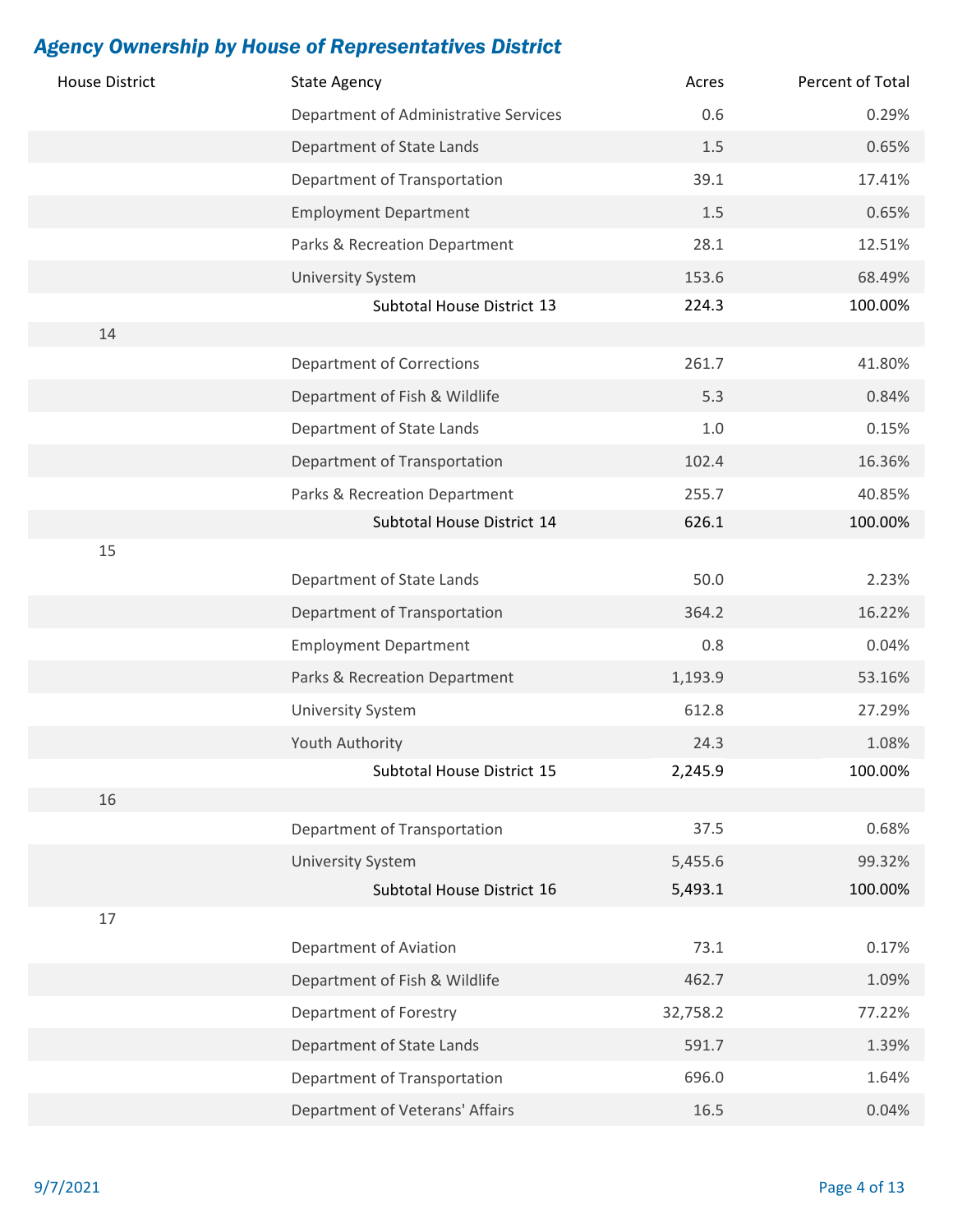| <b>House District</b> | <b>State Agency</b>                   | Acres    | Percent of Total |
|-----------------------|---------------------------------------|----------|------------------|
|                       | <b>Military Department</b>            | 1.6      | 0.00%            |
|                       | Parks & Recreation Department         | 7,819.5  | 18.43%           |
|                       | Subtotal House District 17            | 42,419.2 | 100.00%          |
| 18                    |                                       |          |                  |
|                       | Department of Aviation                | 150.6    | 0.92%            |
|                       | Department of Fish & Wildlife         | 33.4     | 0.20%            |
|                       | Department of Forestry                | 13,936.9 | 85.26%           |
|                       | Department of Human Services          | 2.7      | 0.02%            |
|                       | Department of State Lands             | 286.4    | 1.75%            |
|                       | Department of Transportation          | 218.8    | 1.34%            |
|                       | <b>Military Department</b>            | 0.3      | 0.00%            |
|                       | Parks & Recreation Department         | 1,492.0  | 9.13%            |
|                       | Youth Authority                       | 225.4    | 1.38%            |
|                       | Subtotal House District 18            | 16,346.5 | 100.00%          |
| 19                    |                                       |          |                  |
|                       | Department of Administrative Services | 306.8    | 17.70%           |
|                       | Department of Aviation                | 1.0      | 0.06%            |
|                       | <b>Department of Corrections</b>      | 1,317.2  | 76.01%           |
|                       | Department of Fish & Wildlife         | 10.2     | 0.59%            |
|                       | Department of State Lands             | 18.4     | 1.06%            |
|                       | Department of Transportation          | 64.8     | 3.74%            |
|                       | <b>Military Department</b>            | 14.5     | 0.83%            |
|                       | Subtotal House District 19            | 1,732.8  | 100.00%          |
| 20                    |                                       |          |                  |
|                       | Department of Aviation                | 70.1     | 20.23%           |
|                       | Department of State Lands             | 66.4     | 19.17%           |
|                       | Department of Transportation          | 37.6     | 10.86%           |
|                       | Parks & Recreation Department         | 20.0     | 5.78%            |
|                       | <b>University System</b>              | 152.4    | 43.97%           |
|                       | Subtotal House District 20            | 346.6    | 100.00%          |
| 21                    |                                       |          |                  |
|                       | Department of Administrative Services | 457.9    | 71.24%           |
|                       | <b>Department of Corrections</b>      | 29.4     | 4.57%            |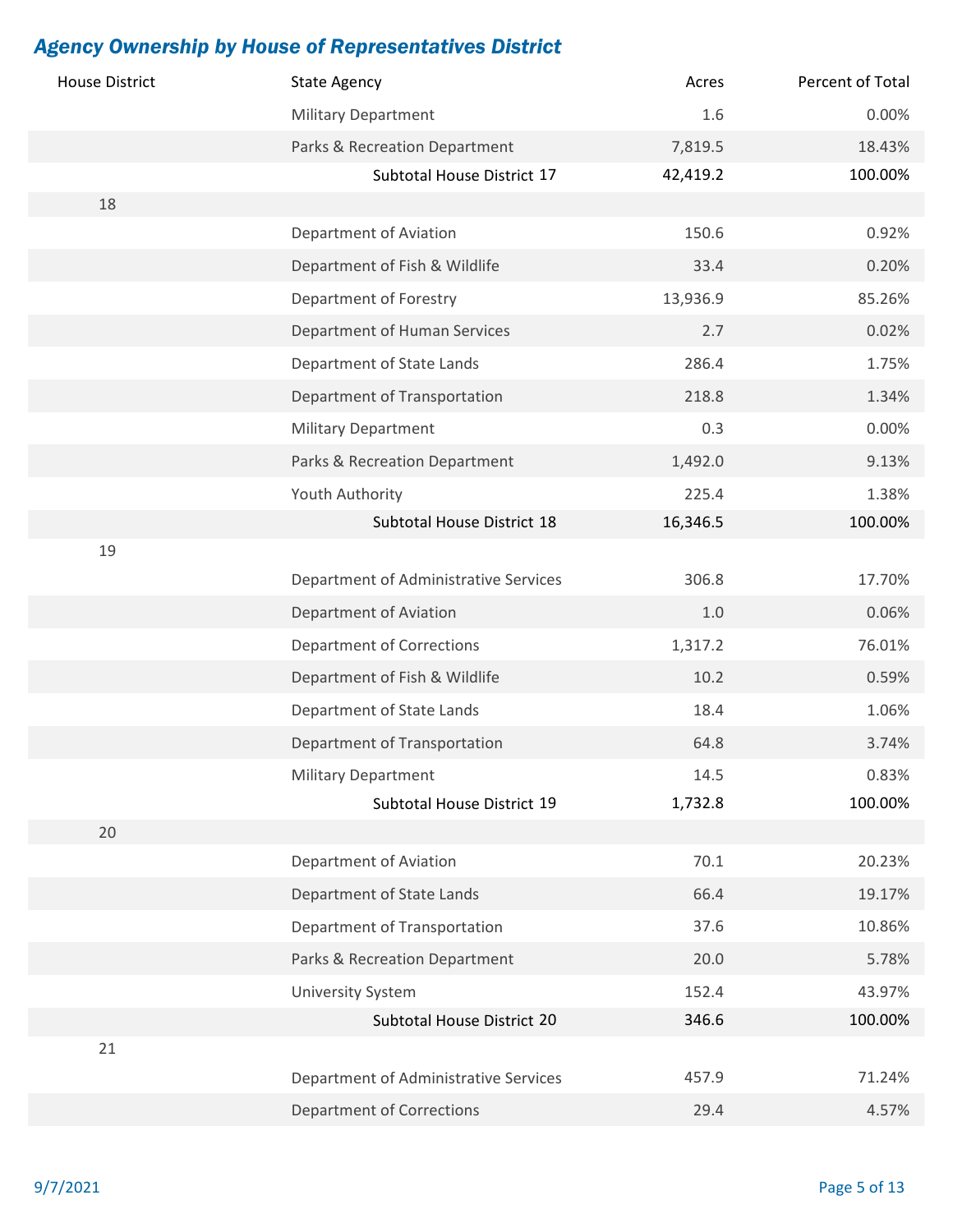| <b>House District</b> | <b>State Agency</b>                   | Acres    | Percent of Total |
|-----------------------|---------------------------------------|----------|------------------|
|                       | Department of Forestry                | 10.6     | 1.65%            |
|                       | Department of Transportation          | 89.7     | 13.96%           |
|                       | <b>Employment Department</b>          | 1.2      | 0.19%            |
|                       | <b>Military Department</b>            | 21.4     | 3.32%            |
|                       | Parks & Recreation Department         | 32.6     | 5.07%            |
|                       | Subtotal House District 21            | 642.9    | 100.00%          |
| 22                    |                                       |          |                  |
|                       | Department of Administrative Services | 176.2    | 30.40%           |
|                       | Department of Education               | 38.1     | 6.57%            |
|                       | Department of Fish & Wildlife         | 237.2    | 40.94%           |
|                       | Department of Transportation          | 78.8     | 13.59%           |
|                       | <b>Military Department</b>            | 2.8      | 0.48%            |
|                       | Youth Authority                       | 46.4     | 8.01%            |
|                       | Subtotal House District 22            | 579.4    | 100.00%          |
| 23                    |                                       |          |                  |
|                       | Department of Aviation                | 15.0     | 0.06%            |
|                       | Department of Fish & Wildlife         | 1,757.2  | 7.16%            |
|                       | Department of Forestry                | 8,879.4  | 36.17%           |
|                       | Department of State Lands             | 1,266.3  | 5.16%            |
|                       | Department of Transportation          | 153.8    | 0.63%            |
|                       | <b>Military Department</b>            | 0.3      | 0.00%            |
|                       | Parks & Recreation Department         | 2,211.2  | 9.01%            |
|                       | <b>University System</b>              | 10,268.8 | 41.82%           |
|                       | <b>Water Resources Department</b>     | 0.1      | 0.00%            |
|                       | Subtotal House District 23            | 24,552.2 | 100.00%          |
| 24                    |                                       |          |                  |
|                       | Department of Forestry                | 85.6     | 39.30%           |
|                       | Department of State Lands             | 76.2     | 34.97%           |
|                       | Department of Transportation          | 27.0     | 12.38%           |
|                       | <b>Military Department</b>            | 5.0      | 2.31%            |
|                       | Parks & Recreation Department         | 24.0     | 11.03%           |
|                       | Subtotal House District 24            | 217.9    | 100.00%          |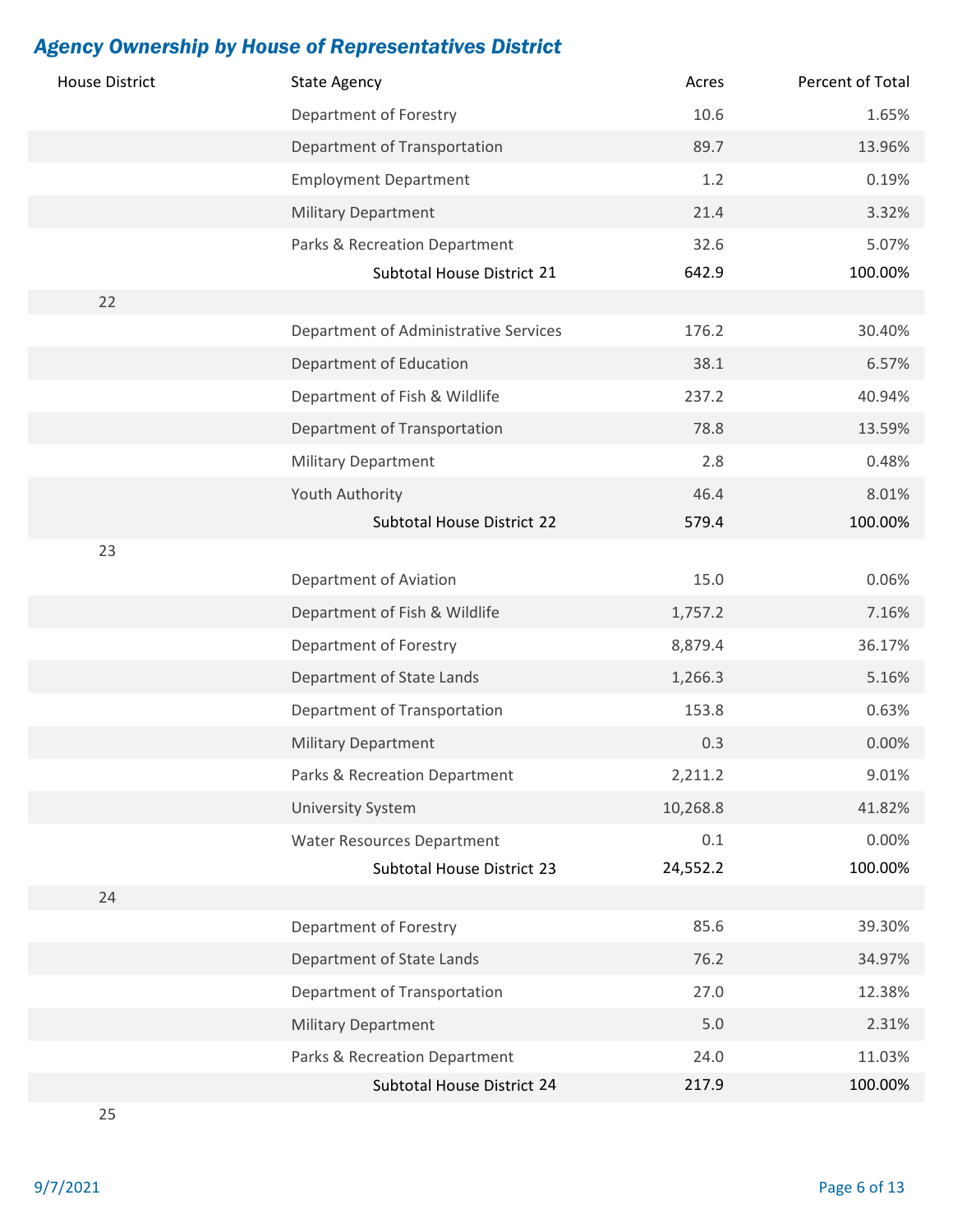| <b>House District</b> | <b>State Agency</b>                                      | Acres        | Percent of Total |
|-----------------------|----------------------------------------------------------|--------------|------------------|
|                       | Department of Fish & Wildlife                            | 35.6         | 1.24%            |
|                       | Department of Forestry                                   | 397.2        | 13.80%           |
|                       | Department of State Lands                                | 254.9        | 8.85%            |
|                       | Department of Transportation                             | 115.7        | 4.02%            |
|                       | Parks & Recreation Department                            | 2,075.3      | 72.09%           |
|                       | Subtotal House District 25                               | 2,878.7      | 100.00%          |
| 26                    |                                                          |              |                  |
|                       | Department of Administrative Services                    | 9.8          | 6.61%            |
|                       | <b>Department of Corrections</b>                         | 105.1        | 71.16%           |
|                       | Department of Transportation                             | 12.4         | 8.38%            |
|                       | Parks & Recreation Department                            | 20.5         | 13.86%           |
|                       | Subtotal House District 26                               | 147.7        | 100.00%          |
| 27                    |                                                          |              |                  |
|                       | Department of Transportation                             | 9.1          | 100.00%          |
|                       | Subtotal House District 27                               | 9.1          | 100.00%          |
| 28                    |                                                          |              |                  |
|                       | Department of Transportation                             | 5.7          | 100.00%          |
|                       | Subtotal House District 28                               | 5.7          | 100.00%          |
| 29                    |                                                          |              |                  |
|                       | Department of Forestry                                   | 9.6          | 16.50%           |
|                       | Department of Transportation                             | 42.1         | 72.38%           |
|                       | <b>Military Department</b>                               | 6.5          | 11.11%           |
| 30                    | Subtotal House District 29                               | 58.1         | 100.00%          |
|                       | Department of Administrative Services                    | 5.9          | 3.27%            |
|                       |                                                          |              |                  |
|                       | Department of Transportation                             | 173.0        | 95.46%           |
|                       | <b>Military Department</b><br>Subtotal House District 30 | 2.3<br>181.2 | 1.27%<br>100.00% |
| 31                    |                                                          |              |                  |
|                       | Department of Fish & Wildlife                            | 6,832.0      | 33.73%           |
|                       | Department of Forestry                                   | 6,497.8      | 32.08%           |
|                       | Department of State Lands                                | 933.1        | 4.61%            |
|                       | Department of Transportation                             | 955.5        | 4.72%            |
|                       | Military Department                                      | 2.9          | 0.01%            |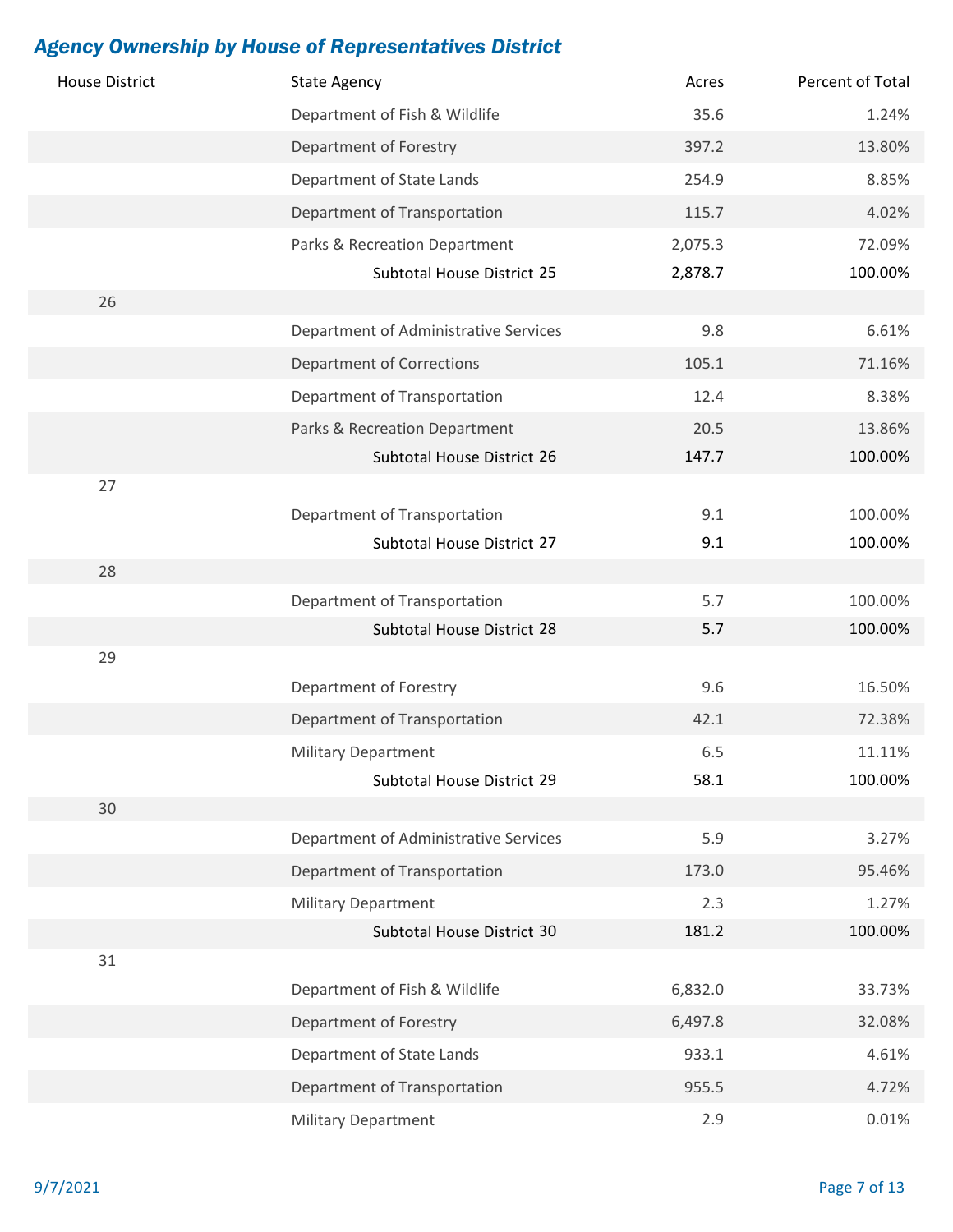| <b>House District</b> | <b>State Agency</b>                             | Acres          | Percent of Total  |
|-----------------------|-------------------------------------------------|----------------|-------------------|
|                       | Parks & Recreation Department                   | 2,642.6        | 13.04%            |
|                       | <b>University System</b>                        | 2,393.8        | 11.82%            |
|                       | Subtotal House District 31                      | 20,257.7       | 100.00%           |
| 32                    |                                                 |                |                   |
|                       | Department of Fish & Wildlife                   | 1,788.7        | 0.37%             |
|                       | Department of Forestry                          | 462,305.8      | 95.06%            |
|                       | Department of State Lands                       | 7,147.2        | 1.47%             |
|                       | Department of Transportation                    | 807.1          | 0.17%             |
|                       | <b>Military Department</b>                      | 1,233.5        | 0.25%             |
|                       | Parks & Recreation Department                   | 13,009.7       | 2.68%             |
|                       | <b>University System</b>                        | 26.2           | 0.01%             |
|                       | Youth Authority                                 | 2.8            | 0.00%             |
|                       | Subtotal House District 32                      | 486,321.1      | 100.00%           |
| 33                    |                                                 |                |                   |
|                       | Department of Transportation                    | 16.5           | 91.56%            |
|                       | Parks & Recreation Department                   | 1.5            | 8.44%             |
|                       | Subtotal House District 33                      | 18.0           | 100.00%           |
| 34                    |                                                 |                |                   |
|                       | Department of Transportation                    | 11.0           | 99.52%            |
|                       | Parks & Recreation Department                   | 0.1            | 0.48%             |
|                       | Subtotal House District 34                      | 11.1           | 100.00%           |
| 35                    |                                                 |                |                   |
|                       | Department of Transportation                    | 33.7           | 89.36%            |
|                       | Public Employees Retirement System              | 4.0            | 10.64%            |
| 36                    | Subtotal House District 35                      | 37.8           | 100.00%           |
|                       | Department of Administrative Services           | 0.5            | 0.24%             |
|                       | Department of Transportation                    | 22.5           | 10.78%            |
|                       |                                                 |                |                   |
|                       | University System<br>Subtotal House District 36 | 185.4<br>208.3 | 88.98%<br>100.00% |
| 37                    |                                                 |                |                   |
|                       | Department of State Lands                       | 25.5           | 6.13%             |
|                       | Department of Transportation                    | 83.7           | 20.09%            |
|                       | Parks & Recreation Department                   | 307.6          | 73.79%            |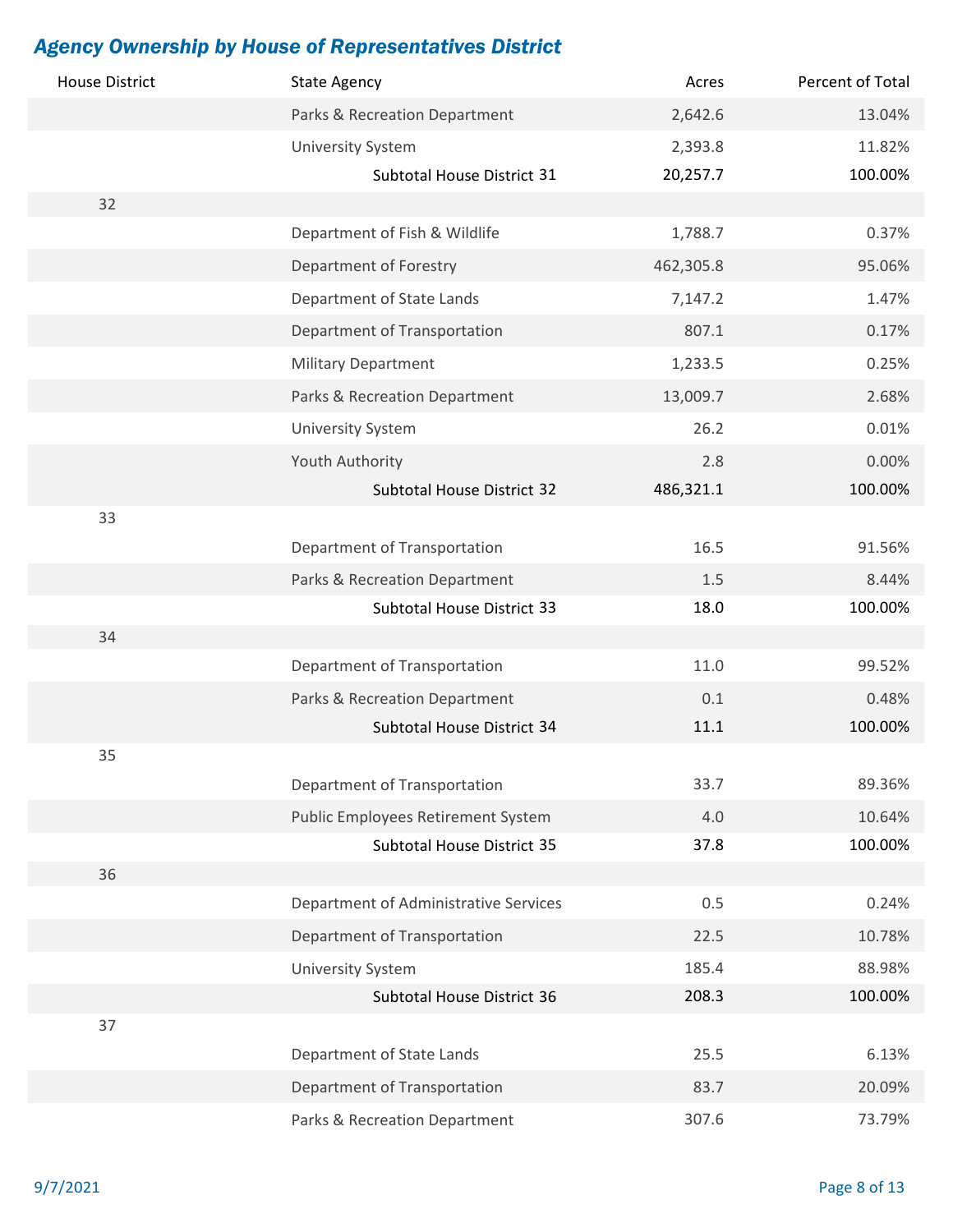| <b>House District</b> | <b>State Agency</b>                   | Acres   | Percent of Total |
|-----------------------|---------------------------------------|---------|------------------|
|                       | Subtotal House District 37            | 416.9   | 100.00%          |
| 38                    |                                       |         |                  |
|                       | Department of Transportation          | 15.0    | 2.23%            |
|                       | Parks & Recreation Department         | 653.7   | 97.37%           |
|                       | <b>University System</b>              | 2.7     | 0.40%            |
|                       | Subtotal House District 38            | 671.4   | 100.00%          |
| 39                    |                                       |         |                  |
|                       | Department of Aviation                | 249.6   | 11.39%           |
|                       | Department of Fish & Wildlife         | 6.5     | 0.30%            |
|                       | Department of Transportation          | 81.5    | 3.72%            |
|                       | Parks & Recreation Department         | 1,853.2 | 84.59%           |
|                       | Subtotal House District 39            | 2,190.8 | 100.00%          |
| 40                    |                                       |         |                  |
|                       | Department of Fish & Wildlife         | 5.9     | 13.64%           |
|                       | Department of Transportation          | 24.3    | 55.66%           |
|                       | <b>Employment Department</b>          | 0.8     | 1.82%            |
|                       | <b>Military Department</b>            | 2.2     | 5.10%            |
|                       | Parks & Recreation Department         | 10.4    | 23.78%           |
|                       | Subtotal House District 40            | 43.6    | 100.00%          |
| 41                    |                                       |         |                  |
|                       | Department of Transportation          | 24.7    | 58.57%           |
|                       | <b>Liquor Control Commission</b>      | 17.5    | 41.43%           |
|                       | Subtotal House District 41            | 42.2    | 100.00%          |
| 42                    |                                       |         |                  |
|                       | Department of Administrative Services | 0.7     | 3.67%            |
|                       | Department of Environmental Quality   | 0.1     | 0.47%            |
|                       | Department of Transportation          | 18.6    | 95.85%           |
|                       | Subtotal House District 42            | 19.4    | 100.00%          |
| 43                    |                                       |         |                  |
|                       | Department of Administrative Services | 4.0     | 35.64%           |
|                       | Department of Transportation          | 6.8     | 60.33%           |
|                       | <b>University System</b>              | 0.5     | 4.04%            |
|                       | Subtotal House District 43            | 11.3    | 100.00%          |
| 44                    |                                       |         |                  |
|                       | <b>Department of Corrections</b>      | 24.7    | 34.59%           |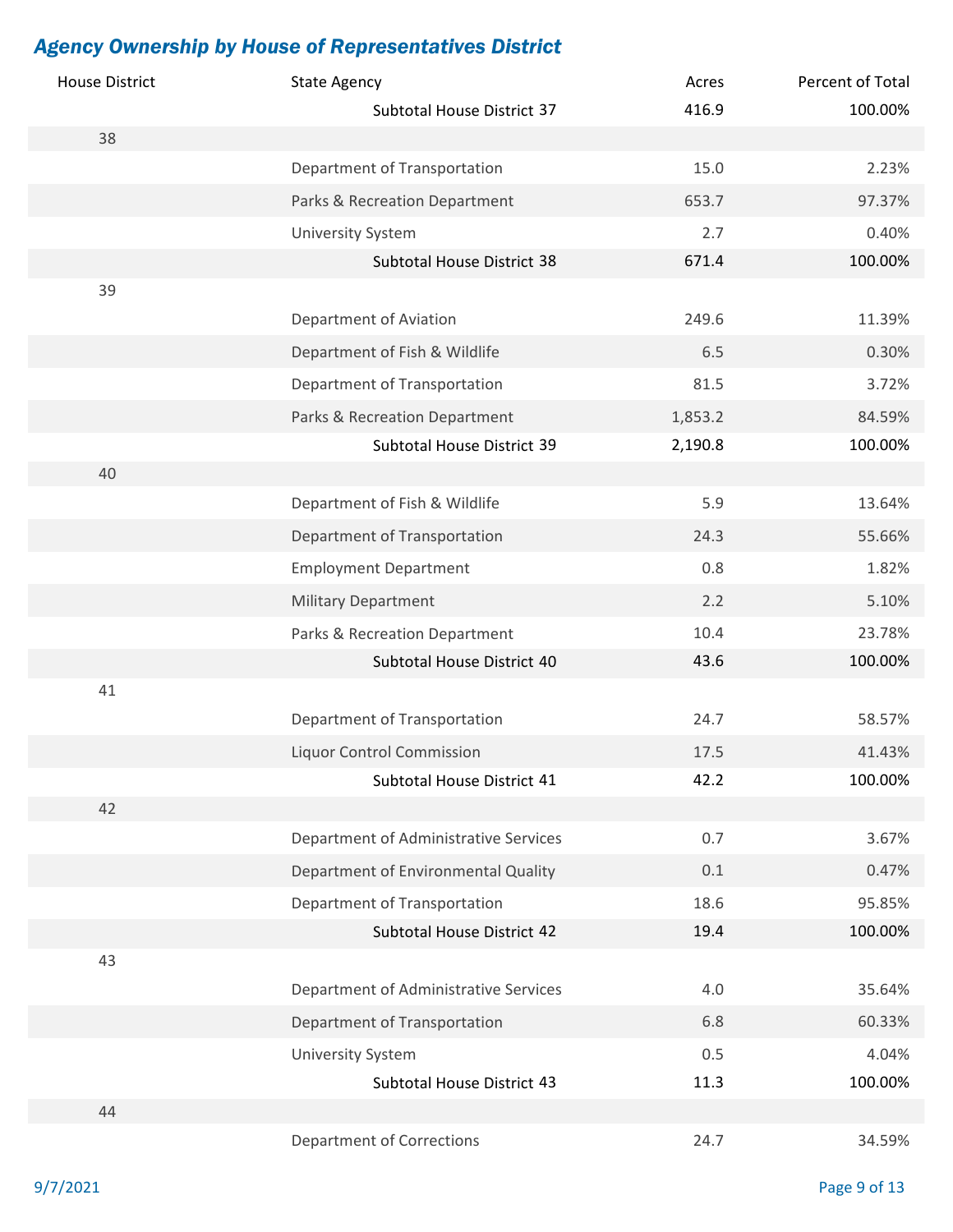| <b>House District</b> | <b>State Agency</b>                                      | Acres       | Percent of Total  |
|-----------------------|----------------------------------------------------------|-------------|-------------------|
|                       | Department of State Lands                                | 0.7         | 1.01%             |
|                       | Department of Transportation                             | 23.3        | 32.60%            |
|                       | <b>Military Department</b>                               | 22.7        | 31.80%            |
|                       | Subtotal House District 44                               | 71.5        | 100.00%           |
| 45                    |                                                          |             |                   |
|                       | Department of Transportation                             | 66.7        | 83.20%            |
|                       | Parks & Recreation Department                            | 13.5        | 16.80%            |
|                       | Subtotal House District 45                               | 80.2        | 100.00%           |
| 46                    |                                                          |             |                   |
|                       | Department of Transportation                             | 9.3         | 100.00%           |
|                       | Subtotal House District 46                               | 9.3         | 100.00%           |
| 47                    |                                                          |             |                   |
|                       | Department of Transportation                             | 5.3         | 100.00%           |
|                       | Subtotal House District 47                               | 5.3         | 100.00%           |
| 48                    |                                                          |             |                   |
|                       | Department of Administrative Services                    | 12.8        | 39.77%            |
|                       | Department of Transportation                             | 19.3        | 60.23%            |
|                       | Subtotal House District 48                               | 32.1        | 100.00%           |
| 49                    |                                                          | 40.9        | 95.07%            |
|                       | Department of Transportation                             |             |                   |
|                       | Parks & Recreation Department                            | 2.1<br>43.0 | 4.93%<br>100.00%  |
| 50                    | Subtotal House District 49                               |             |                   |
|                       | Department of Transportation                             | 0.3         | 12.61%            |
|                       |                                                          |             |                   |
|                       | <b>Military Department</b><br>Subtotal House District 50 | 2.3<br>2.6  | 87.39%<br>100.00% |
| 51                    |                                                          |             |                   |
|                       | Department of Transportation                             | 173.1       | 69.37%            |
|                       | <b>Military Department</b>                               | 76.4        | 30.63%            |
|                       | Subtotal House District 51                               | 249.5       | 100.00%           |
| 52                    |                                                          |             |                   |
|                       | Department of Aviation                                   | 46.1        | 0.58%             |
|                       | Department of Fish & Wildlife                            | 501.9       | 6.35%             |
|                       |                                                          |             |                   |
|                       | Department of Forestry                                   | 12.9        | 0.16%             |
|                       | Department of State Lands                                | 1,110.3     | 14.04%            |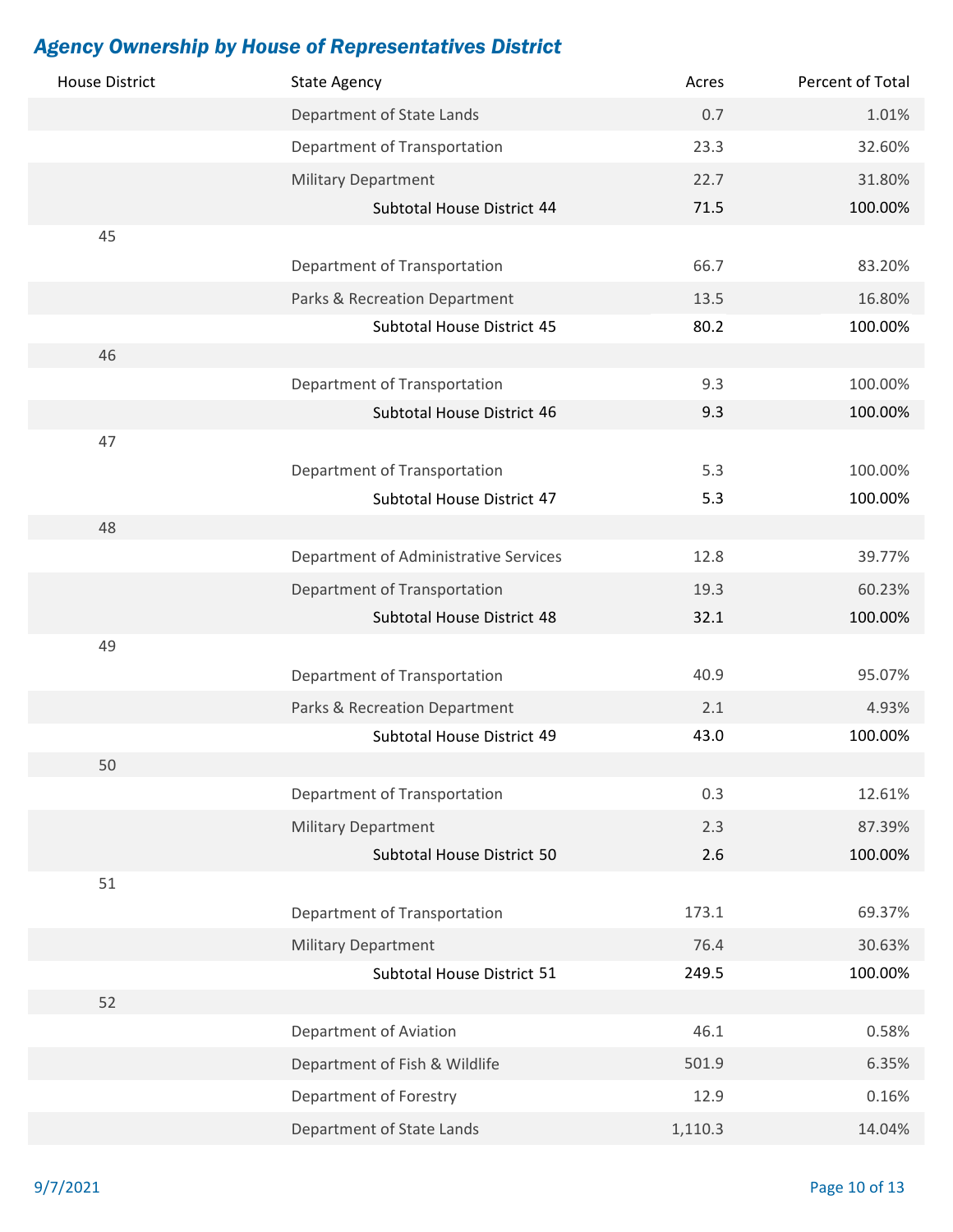| <b>House District</b> | <b>State Agency</b>                   | Acres     | Percent of Total |
|-----------------------|---------------------------------------|-----------|------------------|
|                       | Department of Transportation          | 645.9     | 8.17%            |
|                       | <b>Military Department</b>            | 1.6       | 0.02%            |
|                       | Parks & Recreation Department         | 5,577.1   | 70.51%           |
|                       | <b>University System</b>              | 13.9      | 0.18%            |
|                       | Subtotal House District 52            | 7,909.8   | 100.00%          |
| 53                    |                                       |           |                  |
|                       | Department of Administrative Services | 3.9       | 0.10%            |
|                       | Department of Fish & Wildlife         | 14.4      | 0.38%            |
|                       | Department of State Lands             | 2,077.1   | 54.37%           |
|                       | Department of Transportation          | 339.5     | 8.89%            |
|                       | <b>Military Department</b>            | 57.5      | 1.51%            |
|                       | Parks & Recreation Department         | 649.9     | 17.01%           |
|                       | <b>Water Resources Department</b>     | 678.0     | 17.75%           |
|                       | Subtotal House District 53            | 3,820.4   | 100.00%          |
| 54                    |                                       |           |                  |
|                       | Department of Fish & Wildlife         | 2.3       | 1.42%            |
|                       | Department of Transportation          | 33.8      | 20.58%           |
|                       | <b>Employment Department</b>          | 1.2       | 0.71%            |
|                       | <b>Military Department</b>            | 5.7       | 3.45%            |
|                       | Parks & Recreation Department         | 121.2     | 73.84%           |
|                       | Subtotal House District 54            | 164.1     | 100.00%          |
| 55                    |                                       |           |                  |
|                       | Department of Administrative Services | 39.0      | 0.02%            |
|                       | Department of Aviation                | 139.8     | 0.07%            |
|                       | <b>Department of Corrections</b>      | 319.1     | 0.16%            |
|                       | Department of Fish & Wildlife         | 14,952.0  | 7.42%            |
|                       | Department of Forestry                | 92,946.9  | 46.12%           |
|                       | Department of State Lands             | 85,539.4  | 42.45%           |
|                       | Department of Transportation          | 1,698.0   | 0.84%            |
|                       | Parks & Recreation Department         | 4,472.3   | 2.22%            |
|                       | <b>Water Resources Department</b>     | 1,408.8   | 0.70%            |
|                       | Subtotal House District 55            | 201,515.4 | 100.00%          |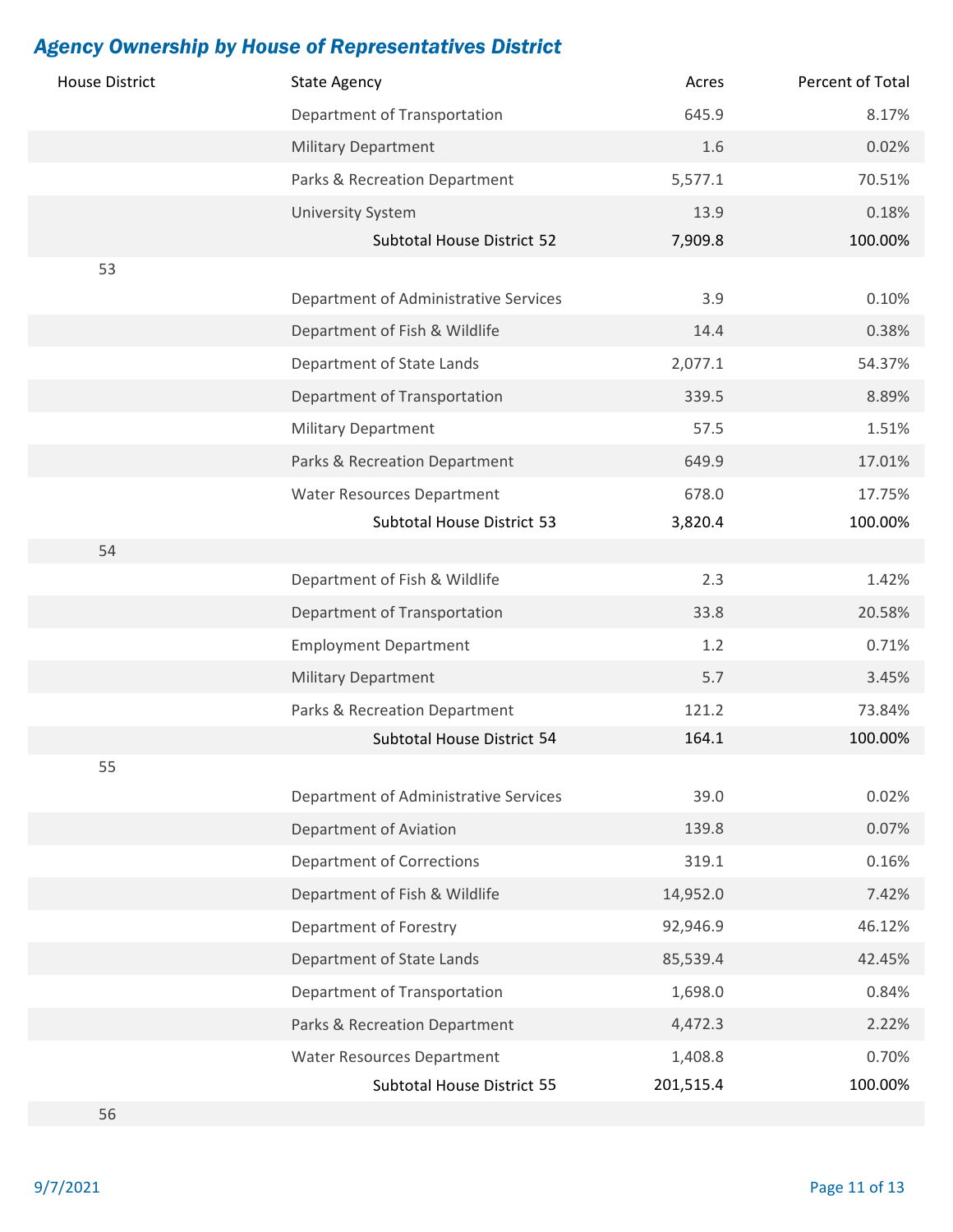| <b>House District</b> | <b>State Agency</b>                   | Acres    | Percent of Total |
|-----------------------|---------------------------------------|----------|------------------|
|                       | <b>Department of Corrections</b>      | 102.4    | 0.68%            |
|                       | Department of Fish & Wildlife         | 2,587.5  | 17.17%           |
|                       | Department of Forestry                | 5,907.2  | 39.20%           |
|                       | Department of State Lands             | 5,005.6  | 33.22%           |
|                       | Department of Transportation          | 610.0    | 4.05%            |
|                       | <b>Employment Department</b>          | 0.6      | 0.00%            |
|                       | Parks & Recreation Department         | 547.2    | 3.63%            |
|                       | <b>University System</b>              | 307.4    | 2.04%            |
|                       | Subtotal House District 56            | 15,067.9 | 100.00%          |
| 57                    |                                       |          |                  |
|                       | Department of Agriculture             | 2.4      | 0.01%            |
|                       | Department of Aviation                | 163.2    | 0.68%            |
|                       | <b>Department of Corrections</b>      | 263.9    | 1.10%            |
|                       | Department of Fish & Wildlife         | 8,480.2  | 35.32%           |
|                       | Department of State Lands             | 4,471.9  | 18.62%           |
|                       | Department of Transportation          | 706.1    | 2.94%            |
|                       | <b>Military Department</b>            | 7.8      | 0.03%            |
|                       | Parks & Recreation Department         | 9,694.4  | 40.37%           |
|                       | <b>University System</b>              | 222.0    | 0.92%            |
|                       | Subtotal House District 57            | 24,011.8 | 100.00%          |
| 58                    |                                       |          |                  |
|                       | Department of Administrative Services | 11.5     | 0.03%            |
|                       | Department of Aviation                | 106.2    | 0.24%            |
|                       | <b>Department of Corrections</b>      | 55.3     | 0.12%            |
|                       | Department of Fish & Wildlife         | 31,646.9 | 71.17%           |
|                       | Department of Forestry                | 36.9     | 0.08%            |
|                       | Department of State Lands             | 2,033.5  | 4.57%            |
|                       | Department of Transportation          | 1,276.0  | 2.87%            |
|                       | <b>Military Department</b>            | 39.2     | 0.09%            |
|                       | Parks & Recreation Department         | 6,068.0  | 13.65%           |
|                       | <b>University System</b>              | 3,191.8  | 7.18%            |
|                       | Subtotal House District 58            | 44,465.3 | 100.00%          |